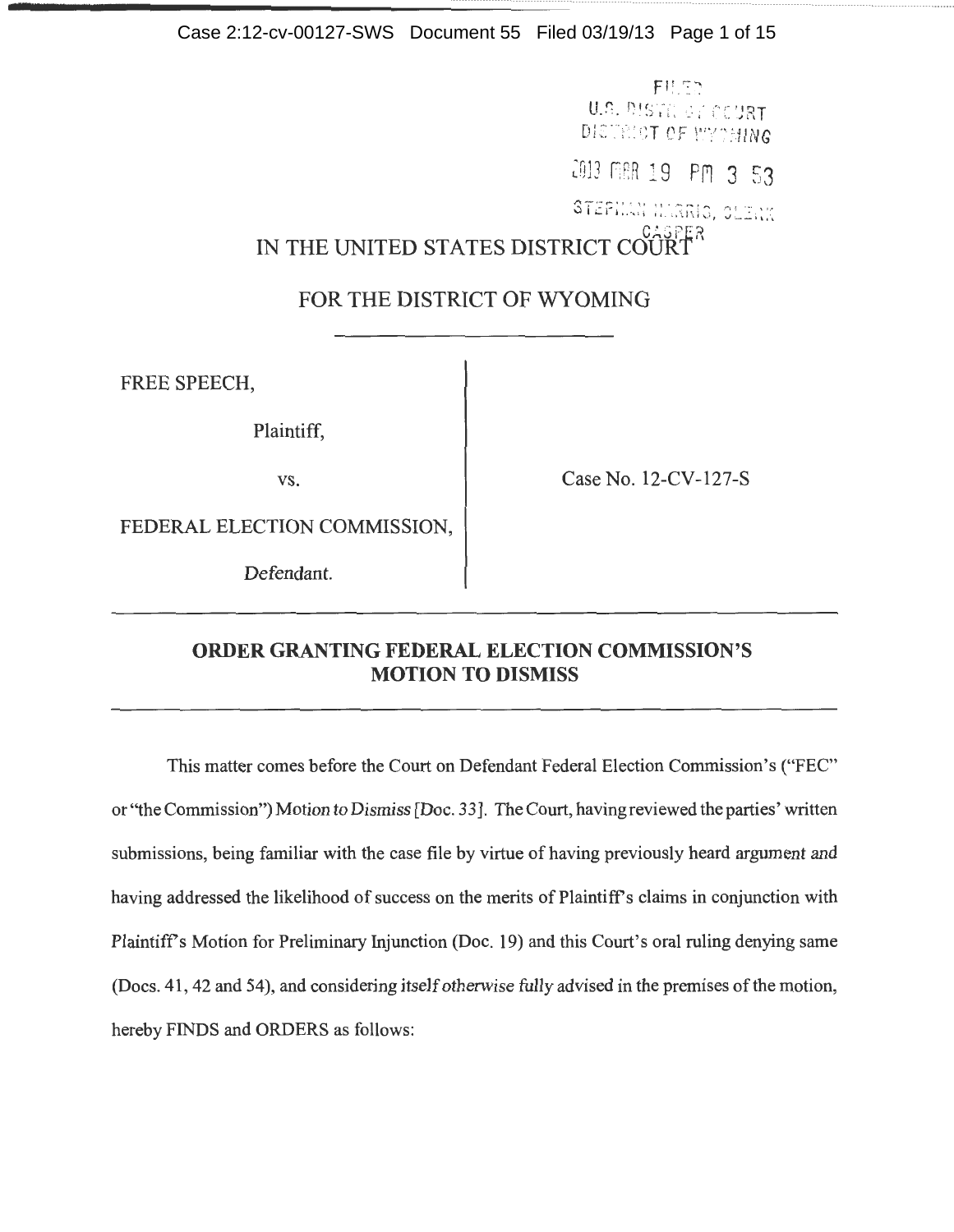<u>о на политички производите на политички природни природни природни природни природни природни природни природн</u>

# FACTUAL AND PROCEDURAL BACKGROUND

PlaintiffFree Speech is an unincorporated nonprofit association formed on February 21 , 2012 and is comprised of three Wyoming residents. Free Speech's stated mission is to promote and protect free speech, limited government, and constitutional accountability, and to advocate positions on various political issues including free speech, sensible environmental policy, gun rights, land rights, and control over personal health care. Its bylaws require that it operate independently of political candidates, committees, and political parties. (Am. Compl.  $\P\P$  1 & 10; Am. Compl. Ex. A at Ex. 1.) On July 26, 2012, Plaintiff filed this lawsuit challenging certain FEC regulations that Plaintiff alleges abridge its First Amendment freedoms. Specifically, Plaintiff brings facial and as applied challenges against 11 C.F.R.  $\S$  100.22(b), alleging its definition of "express advocacy" is unconstitutionally vague and overbroad and triggers burdensome registration and reporting requirements which act as the functional equivalent of a prior restraint on political speech. Plaintiff further challenges the constitutionality of the FEC's interpretation and enforcement process regarding political committee status, solicitation tests, the "major purpose" test, and express advocacy determinations.  $(Am. Compl.  $\P$  2.)$ 

On July 13, 2012, Free Speech filed a Motion for Preliminary Injunction (Doc. 19) seeking to enjoin the FEC from enforcing any of the challenged regulations or policies. This matter was fully briefed by the parties and amicus curiae and the Court heard oral argument on the motion on September 12, 2012. On October 3, 2012, this Court issued an oral ruling denying Plaintiff's motion for preliminary injunction. (Docs. 41, 42, and 54.) Plaintiff timely appealed on October 19, 2012, and Plaintiff's interlocutory appeal is currently pending before the Tenth Circuit Court of Appeals.

Prior to the Court's oral ruling on Plaintiff's Motion for Preliminary Injunction, the FEC filed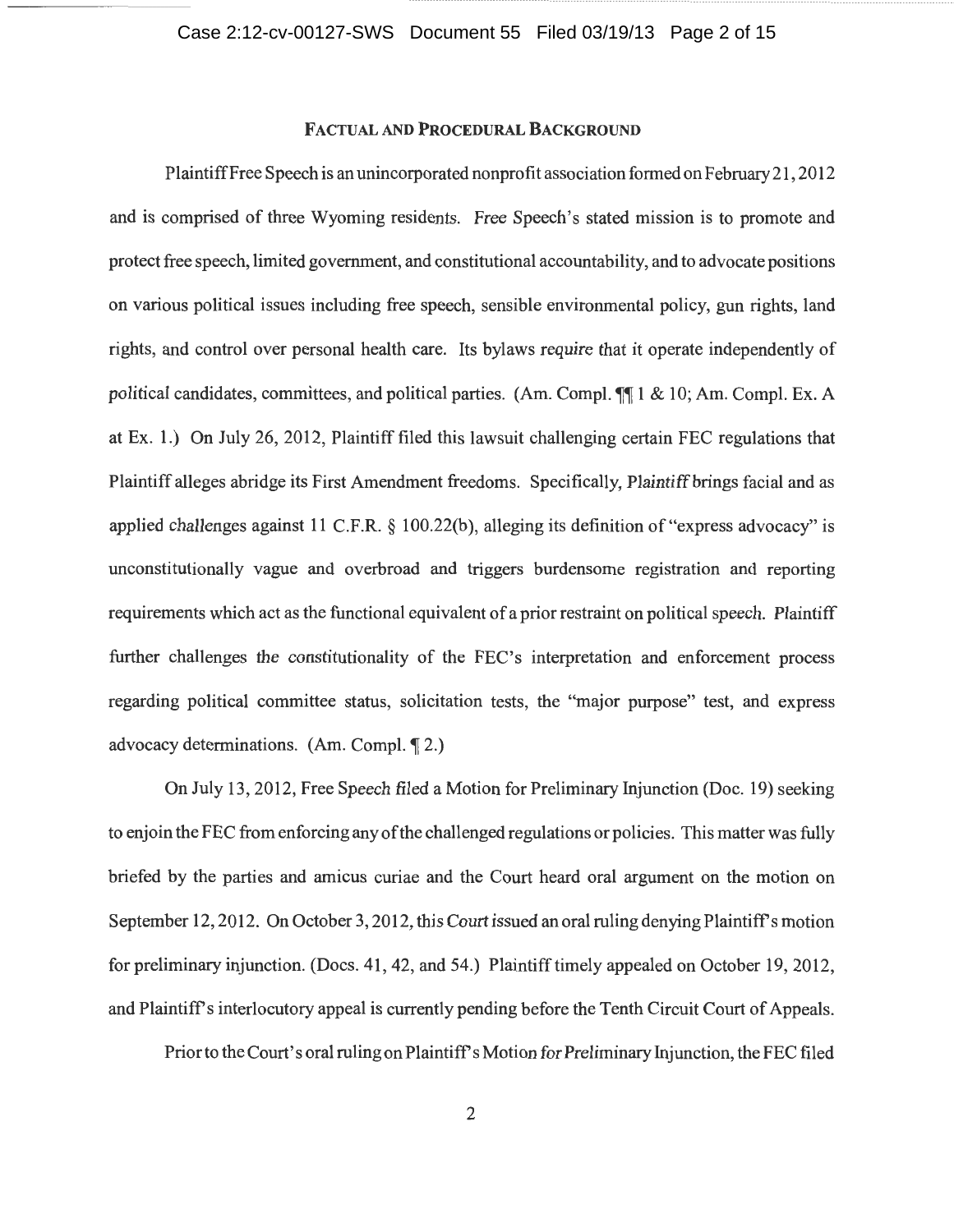### Case 2:12-cv-00127-SWS Document 55 Filed 03/19/13 Page 3 of 15

a motion to dismiss Plaintiff's claims pursuant to Fed. R. Civ. P. 12(b)(6). This motion has been fully briefed and is ripe for a decision on the merits.

"Ordinarily an interlocutory injunction appeal under 1292(a)(1) does not defeat the power of the trial court to proceed further with the case." 16 C. Wright, A. Miller, E. Cooper, *Federal Practice and Procedure* § 3921 .2 (hereinafter "Wright & Miller"). "Although the filing of a notice of appeal ordinarily divests the district court of jurisdiction, in an appeal from an order granting or denying a preliminary injunction, a district court may nevertheless proceed to determine the action on the merits." *US. v. Price,* 688 F.2d 204, 215 (3d Cir. 1982) (internal citation omitted). "The desirability of prompt trial-court action in injunction cases justifies trial-court consideration of issues that may be open in the court of appeals. A good illustration is provided by a motion to dismiss for failure to state a claim." Wright & Miller § 3921.2. Although a court of appeals may determine whether a claim has been stated as part of the interlocutory appeal, a district court nonetheless retains jurisdiction to dismiss for failure to state a claim pending appeal. *!d.* This power is desirable "both in the interest of expeditious disposition and in the face of uncertainty as to the extent to which the court of appeals will exercise its power." *!d.* 

In addressing this matter now, this Court is mindful of the issues that have been presented on appeal as well as the current stage of the appellate litigation. This case presents purely legal questions that have been fully briefed and argued to this Court. Because this Court's substantive analysis of the constitutional issues addressed in the pending motion to dismiss is identical to that set forth in the Court's ruling denying Plaintiff's preliminary injunction motion, the Court deems it appropriate to address Plaintiffs claims on the merits. Therefore, for the reasons set forth on the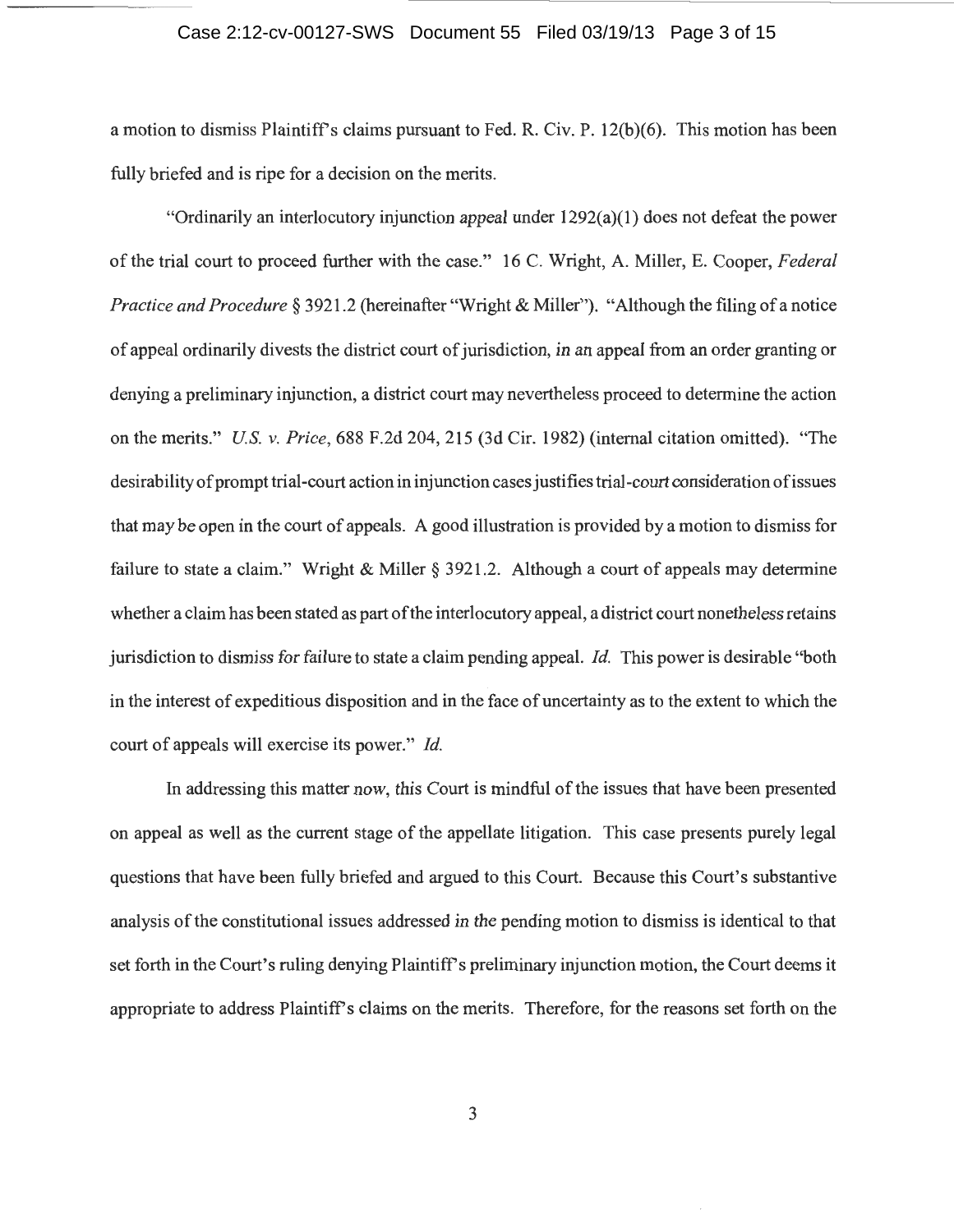#### Case 2:12-cv-00127-SWS Document 55 Filed 03/19/13 Page 4 of 15

record during the Court's oral ruling, and for the reasons set forth more fully below, the Court will grant Defendant's motion to dismiss for failure to state a claim.

#### STANDARD OF REVIEW

"To survive a motion to dismiss, a complaint must contain sufficient factual matter, accepted as true, to 'state a claim to relief that is plausible on its face."' *Ashcroft* v. *Iqbal,* 556 U.S. 662, 678 (2009) (quoting *Bell At/. Corp.* v. *Twombly,* 550 U.S. 544, 570 (2007)). "A claim has facial plausibility when the plaintiff pleads factual content that allows the court to draw the reasonable inference that the defendant is liable for the misconduct alleged." *!d.* at 678 (quoting *Twombly,* 550 U.S. at 556). "In evaluating a Rule 12(b)(6) motion to dismiss, courts may consider not only the complaint itself, but also attached exhibits, and documents incorporated into the complaint by reference." *Smith* v. *United States,* 561 F.3d 1090, 1098 (lOth Cir. 2009).

#### **DISCUSSION**

#### *A. Standard of Review- Exacting Scrutiny*

At the outset, this Court addresses Plaintiff's contention that this Court should apply strict scrutiny to the regulations and policies at issue. Plaintiff challenges, on an as-applied and facial basis, the FEC's definition of"express advocating," *see* 101 C.F.R. § 100.22(b), the FEC's policy for determining political committee status, and the FEC's policy for determining when donations given in response to solicitations will be deemed "contributions." At their core, however, these challenged rules and policies implement only disclosure requirements. *See* 2 U.S.C. § 434(c) (reporting requirements for "independent expenditures"); 2 U.S.C. § 432, 433, 434(a)(4) (political reporting and organization requirements). The question before this Court, therefore, is not whether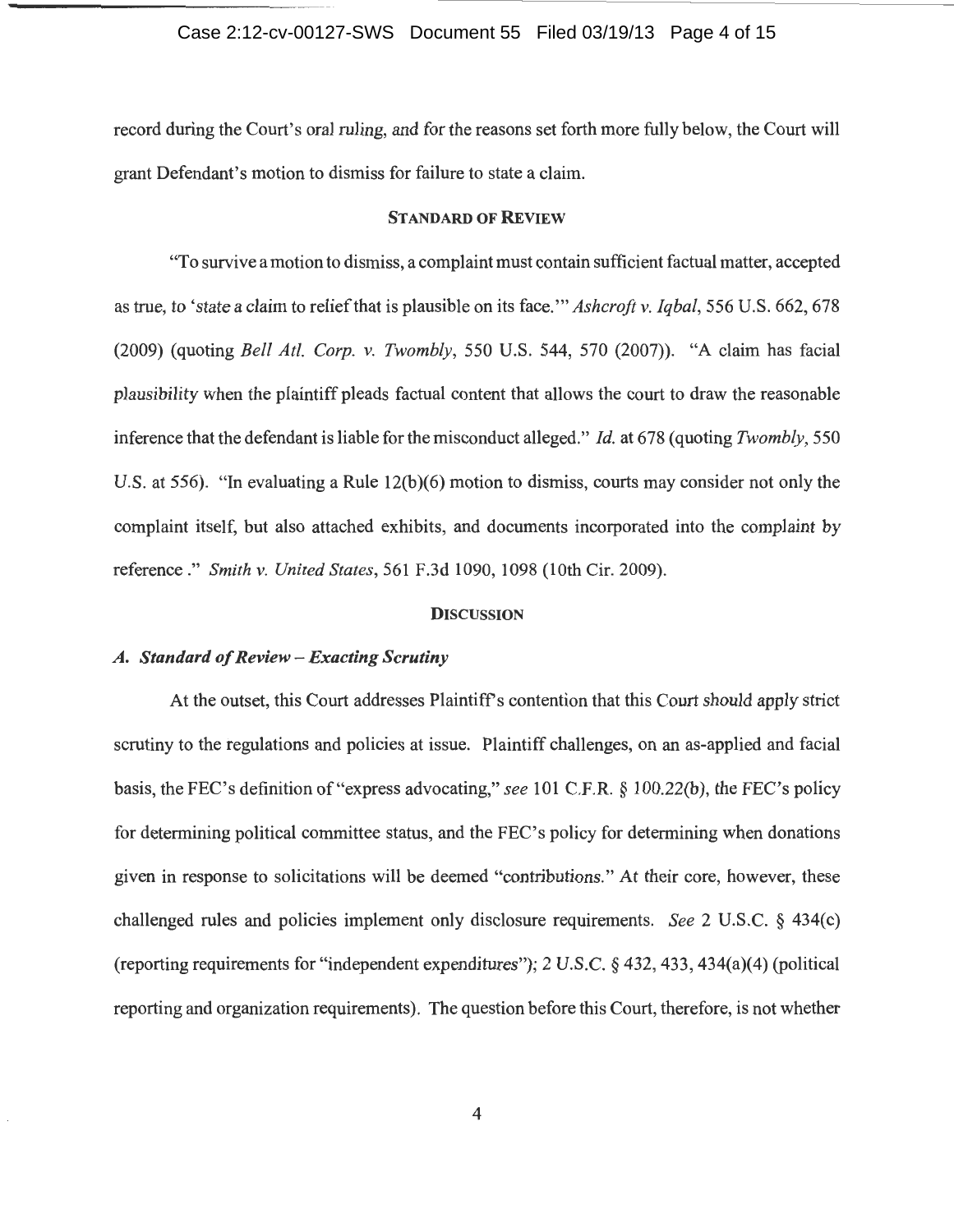Plaintiff can make expenditures for the speech it proposes or raise money without limitation, but simply whether it must provide disclosure of its electoral advocacy.

"Disclaimer and disclosure requirements may burden the ability to speak, but they impose no ceiling on campaign-related activities, and do not prevent anyone from speaking." *Citizens United v. FEC,* 558 U.S. 310, 130 S.Ct. 876, 914 (2010) (internal citations and quotation marks omitted). Accordingly, the Supreme Court has subjected those requirements to "exacting scrutiny'' which requires "a substantial relation between the disclosure requirement and a sufficiently important governmental interest." *Id.; see also Real Truth About Abortion (RTAA) v. FEC*, 681 F.3d 544, 549 (4th Cir. 2010) ("[A]n intermediate level of scrutiny known as 'exacting scrutiny' is the appropriate standard to apply in reviewing provisions that impose disclosure requirements, such as the regulation and policy."); *New Mexico Youth Organized v. Herrera*, 611 F.3d 669, 676 (10th Cir. 2010) ("The regulations at issue here require disclosure, thus distinguishing them from regulations that limit the amount of speech a group may undertake .... As such, the regulations must pass 'exacting scrutiny."'). Accordingly, the Court applies exacting scruting to determine whether the regulations and policies at issue are constitutional.

## *B. Express Advocacy -11 C.F.R.* § *100.22(b)*

Plaintiffs first challenge involves the FEC's definition of express advocacy codified at 11 C.F.R. § 100.22. This regulation is used to define what constitutes an "independent expenditure" under2 U.S.C. § 431(17), which in tum, determines whether disclosures are required under2 U.S.C. § 434(c).<sup>1</sup> See RTAA, 681 F.3d at 548.

<sup>&</sup>lt;sup>1</sup> An "independent expenditure" is defined as "an expenditure ... *expressly advocating* the election or defeat of a clearly identified candidate" and not made by or in coordination with a candidate or political party or committee. 2 U.S.C. § 431(17) (emphasis added). A person or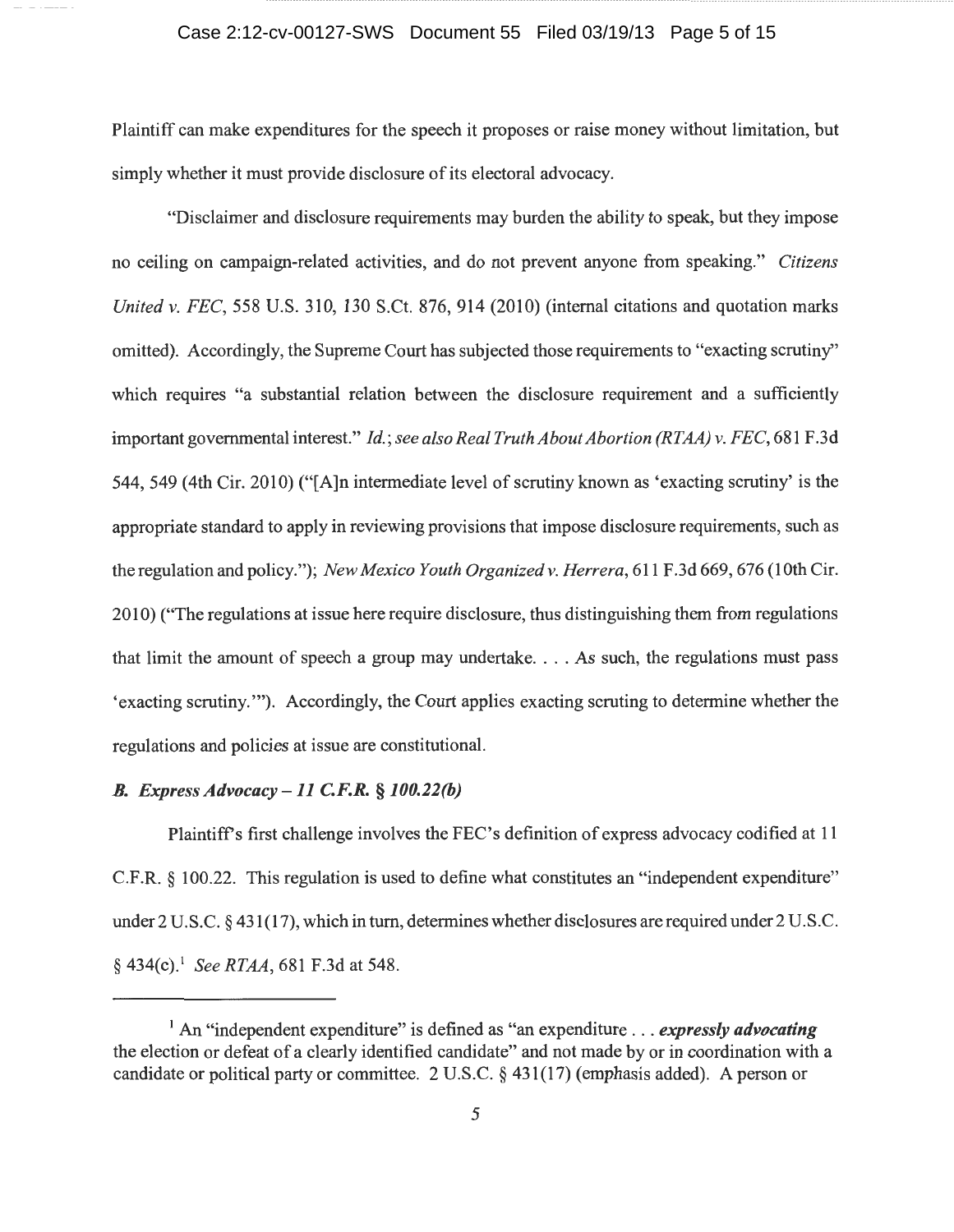### Case 2:12-cv-00127-SWS Document 55 Filed 03/19/13 Page 6 of 15

Regulation 100.22 sets forth a two-part definition of the term "expressly advocating." Subsection (a) of the regulation defines "expressly advocating" consistent with the Supreme Court's decision in *Buckley v. Valeo,* 424 U.S. 1, 44, 96 S.Ct. 612 (1976), and includes communications using words or phrases "which in context can have no other reasonable meaning than to urge the election or defeat of one or more clearly identified candidate(s )". 11 C.F .R. § 1 00.22( a). In *Buckley,*  the Supreme Court addressed the constitutionality of an expenditure limit which provided that " $[n]$ " person may make any expenditure ... relative to a clearly identified candidate during a calendar year which, when added to all other expenditures made by such person during the year advocating the election or defeat of such candidate, exceeds \$1000." *Buckley,* 424 U.S. at 39. Troubled by the vagueness of the phrase "relative to a clearly identified candidate," the Supreme Court construed the phrase "relative to" to "apply only to expenditures for communications that *in express terms*  advocate the election or defeat of a clearly identified candidate for federal office." *!d.* at 44 (emphasis added). The Court explained in a footnote that "[t]his construction would restrict the application of [the spending limit] to communications containing express words of advocacy of election or defeat, such as 'vote for,' 'elect,' 'support,' 'cast your ballot for,' 'Smith for Congress,' 'vote against,' 'defeat,' 'reject."' *!d.* at 44 n.52. Consistent with this guidance, subsection (a) of the FEC's definition of "expressly advocating" later codified these types of "magic words" to signal express advocacy.<sup>2</sup>

organization- other than a political committee - that finances *independent expenditures*  aggregating more than \$250 during a calendar year must file with the FEC a disclosure report that identifies, *inter alia,* the date and amount of each expenditure and anyone who contributed over \$200 to further it. *See* 2 U.S.C. § 434(c); 11 C.F.R. § 109.10(e) (emphasis added).

<sup>2</sup>*See* 11 C.F.R. § 100.22(a) (defining "expressly advocating" to mean any communication that "[u]ses phrases such as 'vote for the President,' 're-elect your Congressman,' 'support the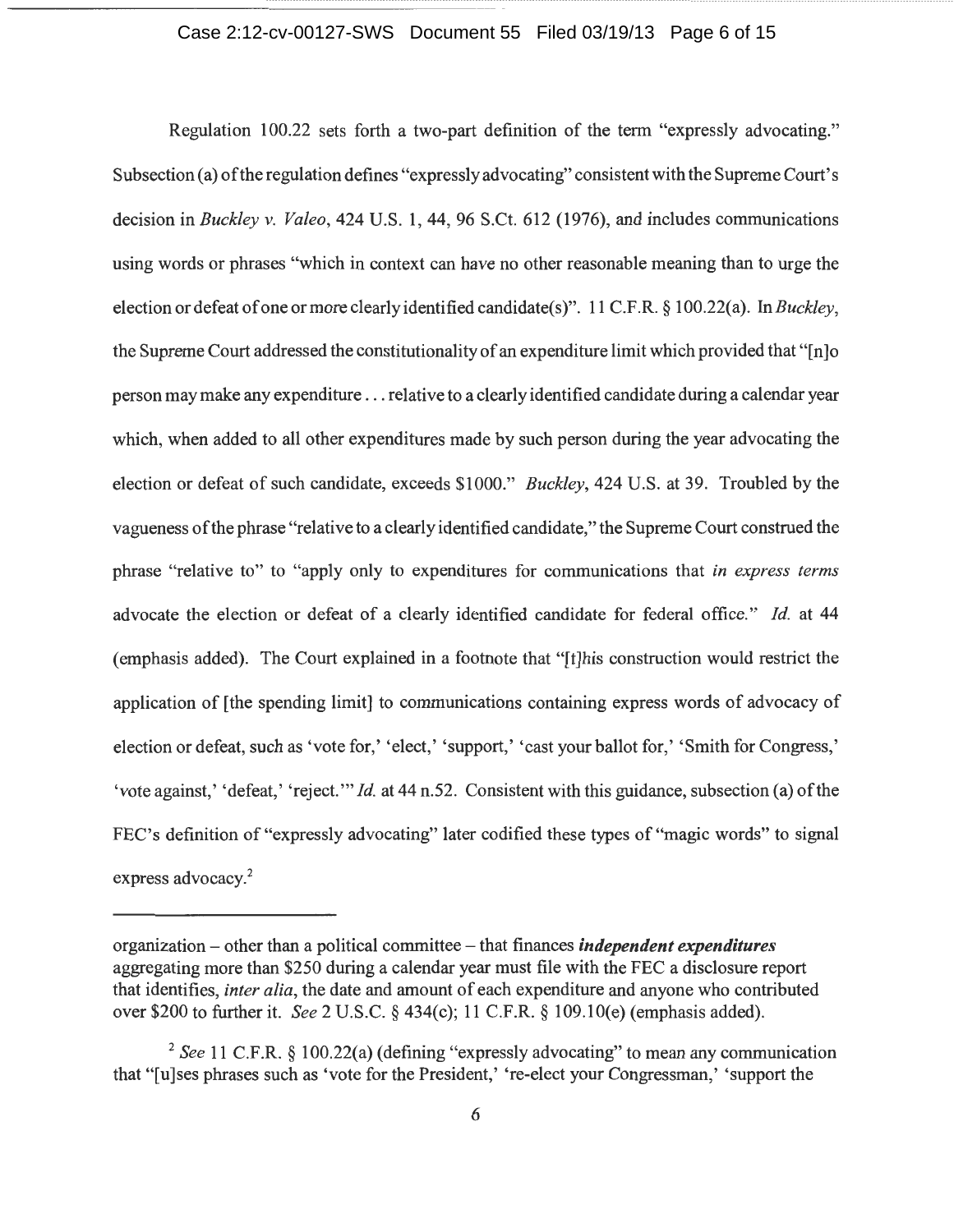### Case 2:12-cv-00127-SWS Document 55 Filed 03/19/13 Page 7 of 15

Subsection (b) of the regulation, on the other hand, "defines 'expressly advocating' more

contextually, without using the 'magic words."' *RTAA,* 681 F.3d at 550. This subsection, which is

the subject of Plaintiffs constitutional challenge, defines "expressly advocating" to include any

communication that:

When taken as a whole and with limited reference to external events, such as the proximity to the election, could only be interpreted by a reasonable person as containing advocacy of the election or defeat of one or more clearly identified candidate(s) because--

(1) The electoral portion of the communication is unmistakable, unambiguous, and suggestive of only one meaning; and

(2) Reasonable minds could not differ as to whether it encourages actions to elect or defeat one or more clearly identified candidate(s) or encourages some other kind of action.

11 C.F.R. § 100.22(b).

Plaintiff argues that part (b) of the FEC's definition of expressly advocating "goes beyond any proper construction of express advocacy and offers no clear guidelines for speakers to tailor their constitutionally protected conduct and speech," and "fail[s] to limit its application to expenditures for communications that in 'express terms' advocate the election or defeat of a clearly identified candidate for federal office." (Am. Compl.  $\P$  74-75.) In this regard, Plaintiff appears to suggest that "express advocacy'' cannot permissibly extend beyond the "magic words" acknowledged in *Buckley*  and codified in subsection (a). However, this position is foreclosed by several recent Supreme Court

Democratic nominee,' 'cast your ballot for the Republican challenger for U.S. Senate in Georgia,' 'Smith for Congress,' 'Bill McKay in 94,' 'vote Pro-Life' or 'vote Pro-Choice' accompanied by a listing of clearly identified candidates described as Pro-Life or Pro-Choice, 'vote against Old Hickory,' 'defeat' accompanied by a picture of one or more candidate(s), 'reject the incumbent,' or communications of campaign slogan(s) or individual word(s), which in context can have no other reasonable meaning than to urge the election or defeat of one or more clearly identified candidate(s), such as posters, bumper stickers, advertisements, etc. which say 'Nixon's the One,' 'Carter '76,' 'Reagan/Bush' or 'Mondale!'").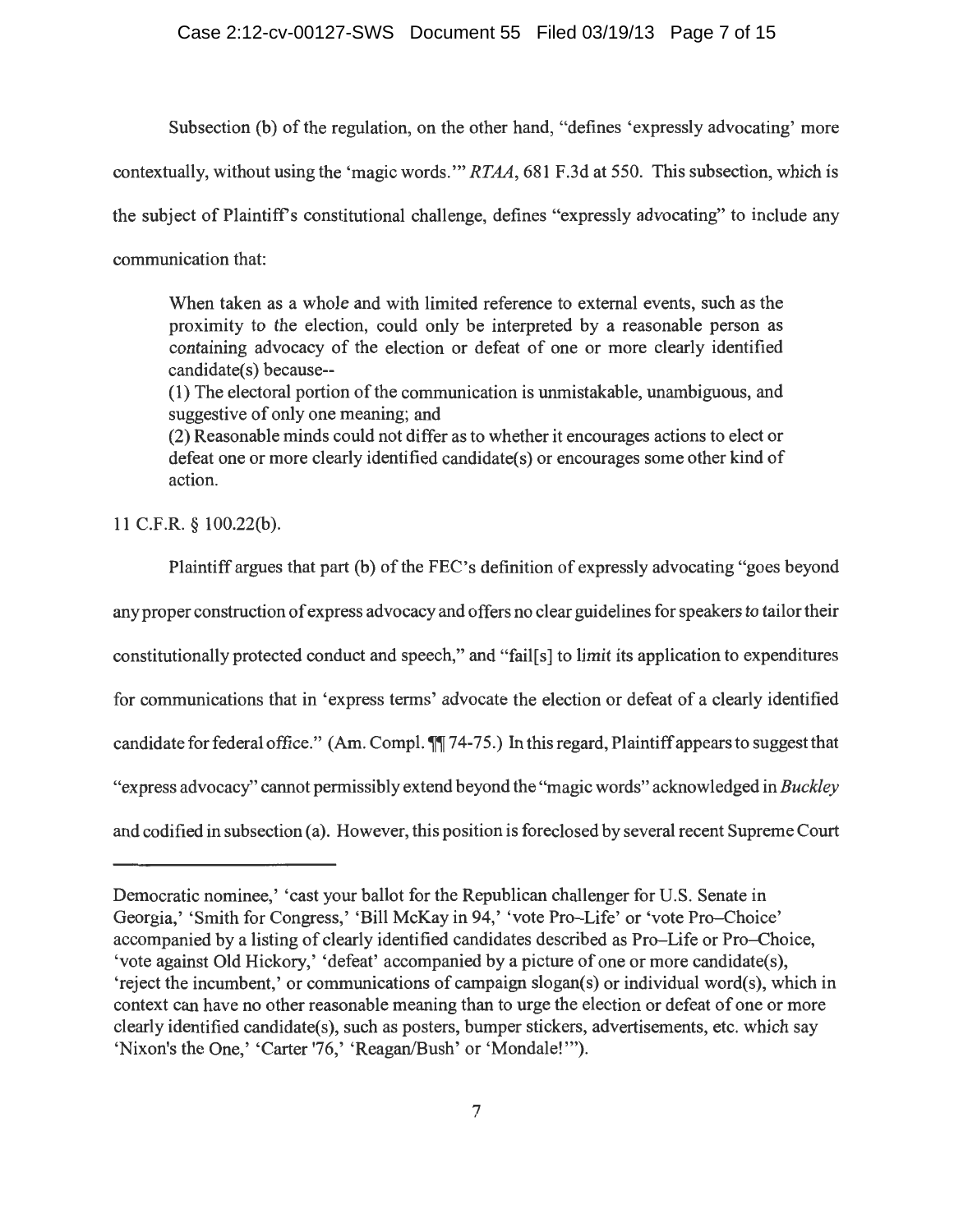### Case 2:12-cv-00127-SWS Document 55 Filed 03/19/13 Page 8 of 15

decisions which have upheld the FEC's approach to defining express advocacy not only in terms of *Buckley's* "magic words" as recognized in subsection (a), but also their "functional equivalent," as provided in subsection (b). *RTAA,* 681 F.3d at 550.

In *McConnell v. FEC,* 540 U.S. 93 (2003), the Supreme Court considered a facial overbreadth challenge to Title II of the Bipartisan Campaign Reform Act of 2002 ("BCRA") which included a provision defining express advocacy for purposes of electioneering communications. In rejecting the facial challenge, the Supreme Court noted "that *Buckley's* narrow construction of the FECA to require express advocacy was a function of the vagueness of the statutory definition of "expenditure,' not an absolute First Amendment imperative." *RTAA,* 681 F.3d at 550 (citing *McConnell,* 540 U.S. at 191-92). Accordingly, the Supreme Court *inMcConnellheld* that "Congress could permissibly regulate not only communications containing the 'magic words' of *Buckley,* but also communications that were 'the functional equivalent' of express advocacy." *!d.* (citing *McConnell,* 540 U.S. at 193).

In *FEC v. Wisconsin Right to Life, Inc. (WRTL),* 551 U.S. 449 (2007), the Supreme Court adopted a test for the "functional equivalent of express advocacy" which is consistent with the language set forth in section 110.22(b). *See WRTL,* 551 U.S. at 474 n.7; *RTAA,* 681 F.3d at 552. The controlling opinion in *WRTL* clarified that "a court should find that an ad is the functional equivalent of express advocacy only if the ad is *susceptible of no reasonable interpretation other than as an appeal to vote for or against a specific candidate." WRTL,* 551 U.S. at 460-470 (emphasis added). This functional equivalent test closely correlates to the test set forth in subsection (b), which provides that a communication is express advocacy if it "could only be interpreted by a reasonable person as containing advocacy of the election or defeat of one or more clearly identified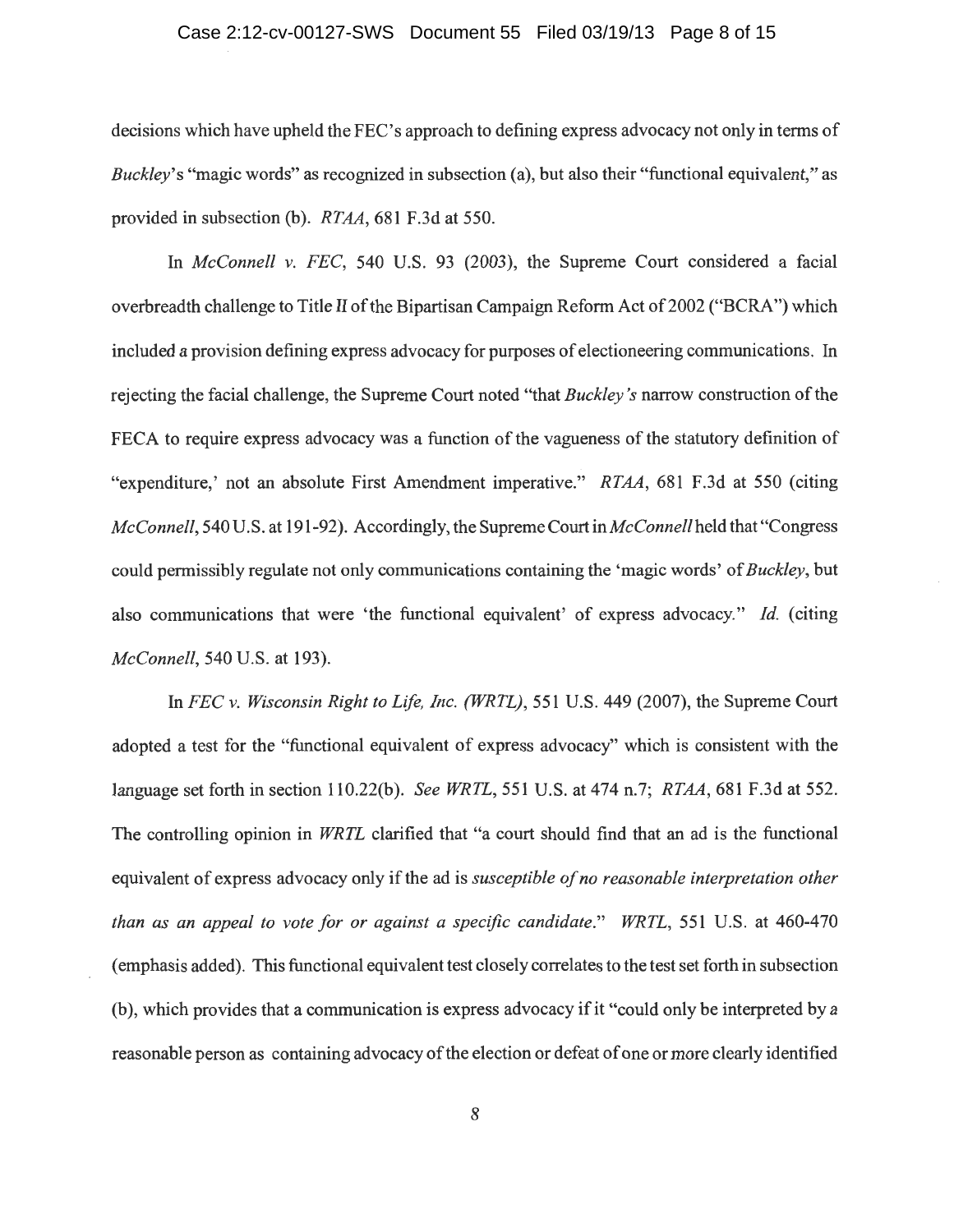candidate(s)." 11 C.F.R. § 100.22(b). Indeed, as the Fourth Circuit has noted, although the language ofSection 110.22(b) does not exactly mirror *WRTL's* functional equivalent test, the test set forth in Section 110.22(b) is "likely narrower . . . since it requires a communication to have an 'electoral portion' that is 'unmistakeable' and 'unambiguous."' *RTAA,* 681 F.3d at 552.

Finally, the Supreme Court's recent decision in *Citizens United* reaffirmed the constitutionality of the *WRTL* test and provided further support for the FEC's use of the functional equivalent test to define express advocacy. In *Citizens United,* the Court applied the *WRTL*  functional equivalent test to determine whether the communication at issue would be prohibited by the corporate funding restrictions set forth in Title II of the BCRA, ultimately concluding that "[ u ]nder the standard stated in *McConnell* and further elaborated in *WRTL,* the film qualifies as the functional equivalent of express advocacy." *Citizens United,* 130 S.Ct. at 890. In that opinion, the Supreme Court upheld federal disclaimer and disclosure requirements applicable to *all*  "electioneering communications." *!d.* at 914. In so holding, the Court "reject[ed] Citizens United's contention that the disclosure requirements must be limited to speech that is the functional equivalent of express advocacy." *!d.* at 915. In other words, in addressing the permissible scope of disclosure requirements, the Supreme Court not only rejected the "magic words" standard urged by Plaintiff but also found that disclosure requirements could extend beyond speech that is the "functional equivalent of express advocacy'' to address even ads that "only pertain to a commercial transaction." *Id.* at 916. Thus, "Citizens United ... supports the [FEC's] use of a functional equivalent test in defining 'express advocacy.' ... If mandatory disclosure requirements are permissible when applied to ads that merely *mention* a federal candidate, then applying the same burden to ads that go further and are the functional equivalent of express advocacy cannot automatically be impermissible."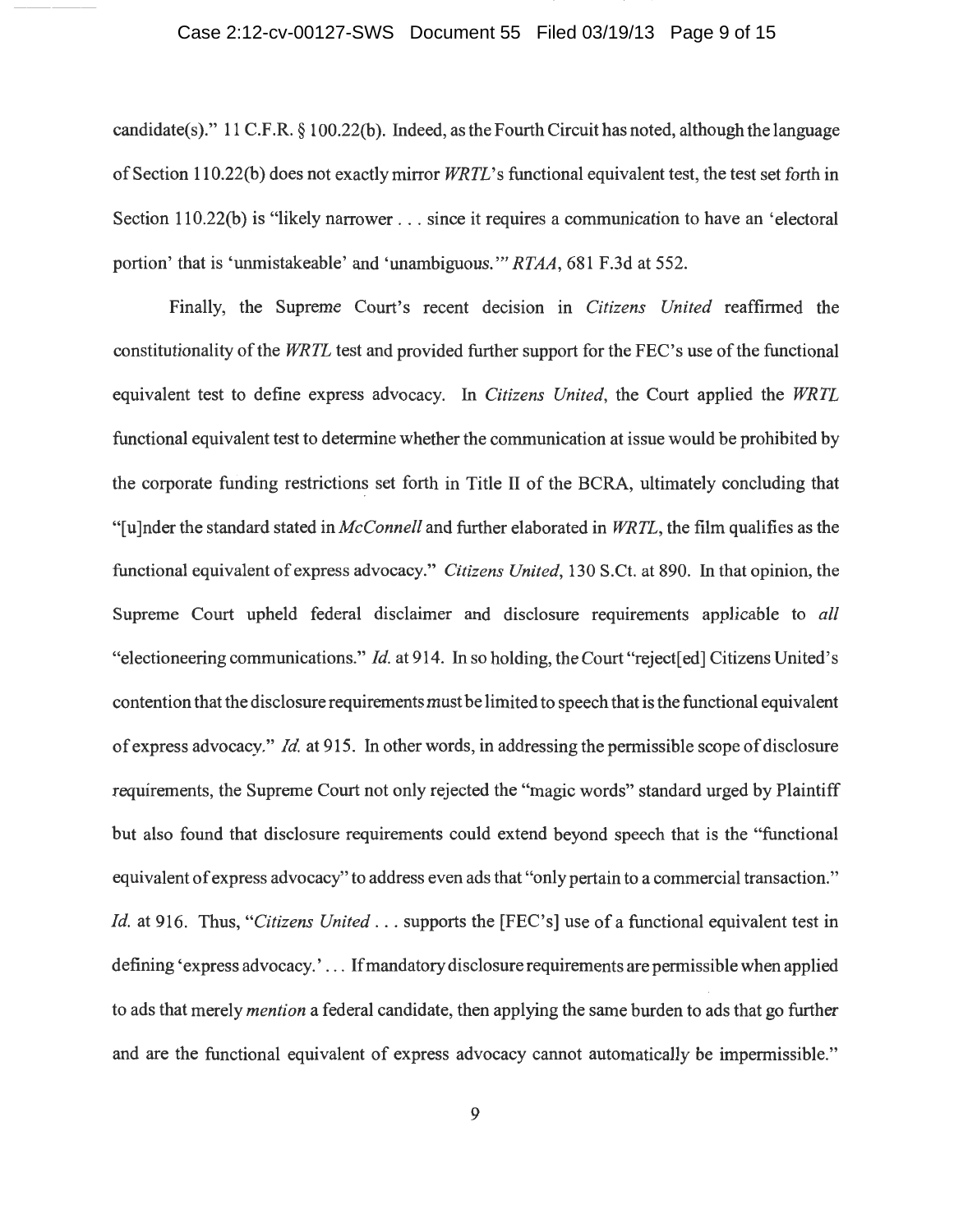### Case 2:12-cv-00127-SWS Document 55 Filed 03/19/13 Page 10 of 15

*RTAA,* 681 F.3d at 551-52 (emphasis original). As a result, *Citizens United* directly contradicts Plaintiffs argument that the definition of express advocacy set forth in subsection (b) is overly broad with respect to disclosure requirements.

In addition to its overbreadth argument, Plaintiff urges that section 100.22(b) is impermissibly vague based on the fact that the FEC did not "issue a conclusive opinion" as to whether some of Plaintiff's proposed ads constituted express advocacy in the advisory opinion process. However, as the Fourth Circuit has noted, "cases that fall close to the line will inevitably arise when applying § 100.22(b)." *RTAA,* 681 F.3d at 554. "This kind of difficulty is simply inherent in any kind of standards-based test." *!d.; see also National Organization for Marriage, Inc.*  v. *Sec. of State of Fla.,* 753 F.Supp.2d 1217, 1221 (N.D. Fla. 2010) ("The fact that 'it may be difficult in some cases to determine whether these clear requirements have been met' does not mean that the statute is void for vagueness.") (quoting *United States v. Williams*, 553 U.S. 285, 306, 128 S.Ct. 1830 (2008)).

# **C.** *The "Solicitation" Standard*

Plaintiff also challenges the constitutionality of the "solicitation" standard used by the FEC as vague and overbroad, arguing that it lacks clarity and guidance sufficient to enable interested persons to tailor their activities in compliance with the law. The FECA defines "contribution" to include "any gift, subscription, loan, advance, or deposit of money or anything of value made by any person for the purpose of influencing any election for Federal office." 2 U.S.C.  $\S$  431(8)(A)(i). It further requires "any person" who "solicits any contribution through any broadcasting station, newspaper, magazine, outdoor advertising facility, mailing, or any other type of general public political advertising" to include a specified disclaimer in the solicitation. *!d.* § 441d(a); *see* 11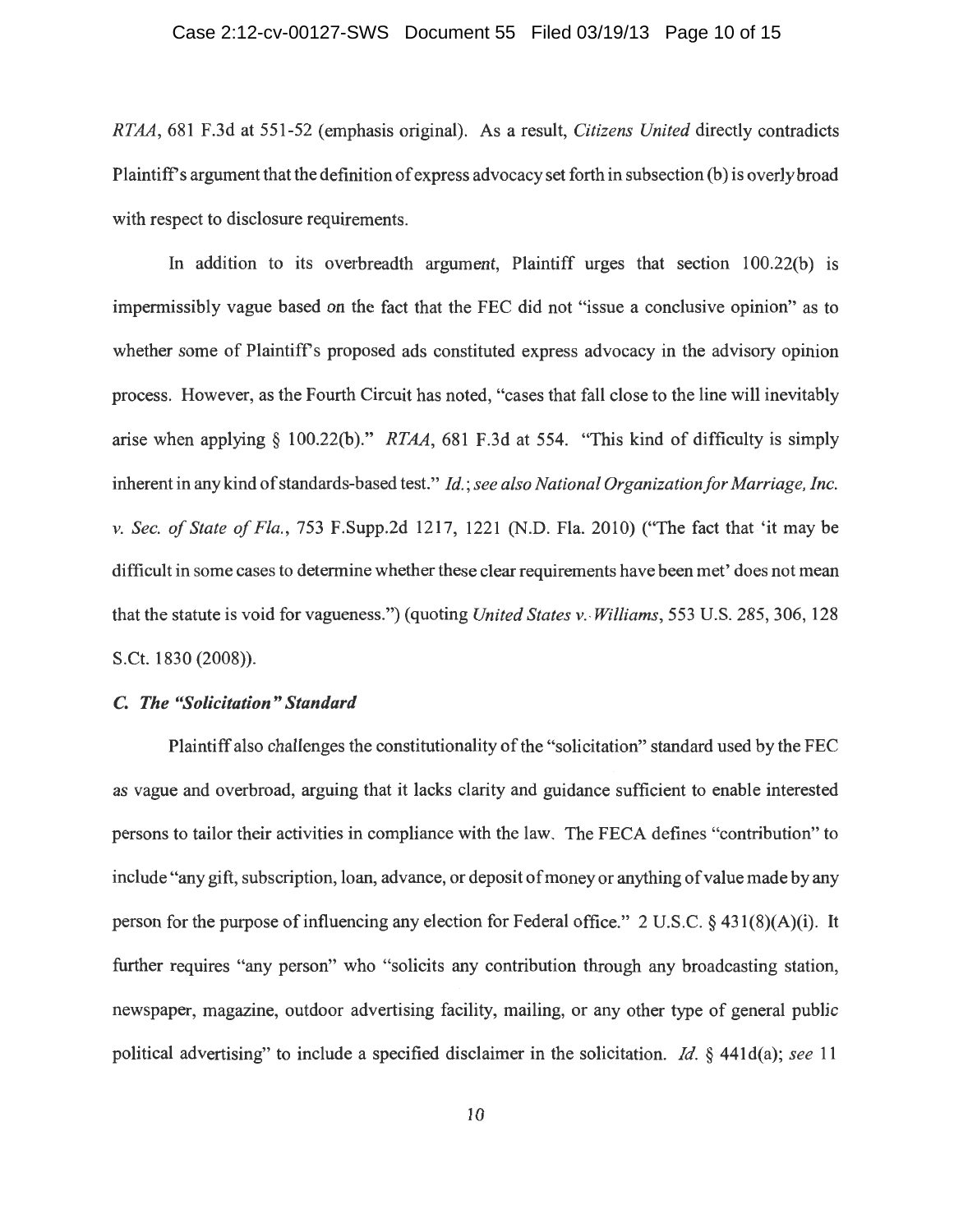C.P.R.§ 110.11(a)(3). Thus, the FECA requires disclaimers for communications that "solicit[] any contribution," 2 U.S.C. § 441d(a), but it does not define when a request for donations constitutes a "solicitation."

The standard applied by the FEC for determining whether a request for funds "solicits" a "contribution" under the FECA was set forth by the Second Circuit in *FEC v. Survival Education Fund, Inc.*, 65 F.3d 285, 295 (2d Cir. 1995) ("*SEF*"). Under that standard, disclosure is required "if [a communication] contains solicitations clearly indicating that the contributions will be targeted to the election or defeat of a clearly identified candidate for federal office." *!d.* This solicitation standard does not interfere with Plaintiff's ability to raise funds to support its advocacy. Plaintiff is free to spend unlimited funds on its solicitations and to solicit unlimited funds for its express advocacy. Any "solicitations" of "contributions" simply trigger disclosure requirements, and those disclosure requirements are substantially related to the government's interest in requiring disclosure. As the Second Circuit recognized in *SEF,* disclosure requirements for solicitations "serve[] important First Amendment values." *!d.* at 296. "Potential contributors are entitled to know that they are supporting independent critics of a candidate and not a group that may be in league with that candidate's opponent." *Id.* The disclosure requirement is thus "a reasonable and minimally restrictive method of ensuring open electoral competition that does not unduly trench upon defendants' First Amendment rights." *!d.* (internal quotation marks and citation omitted). As the Supreme Court explained in *Citizens United,* disclosures serve important interests even in the context of electioneering communications that need not be targeted to the election or defeat of a federal candidate. Such disclaimers "insure that the voters are fully informed about the person or group who is speaking." *Citizens United,* 130 S.Ct. 915 (citations omitted). "At the very least, the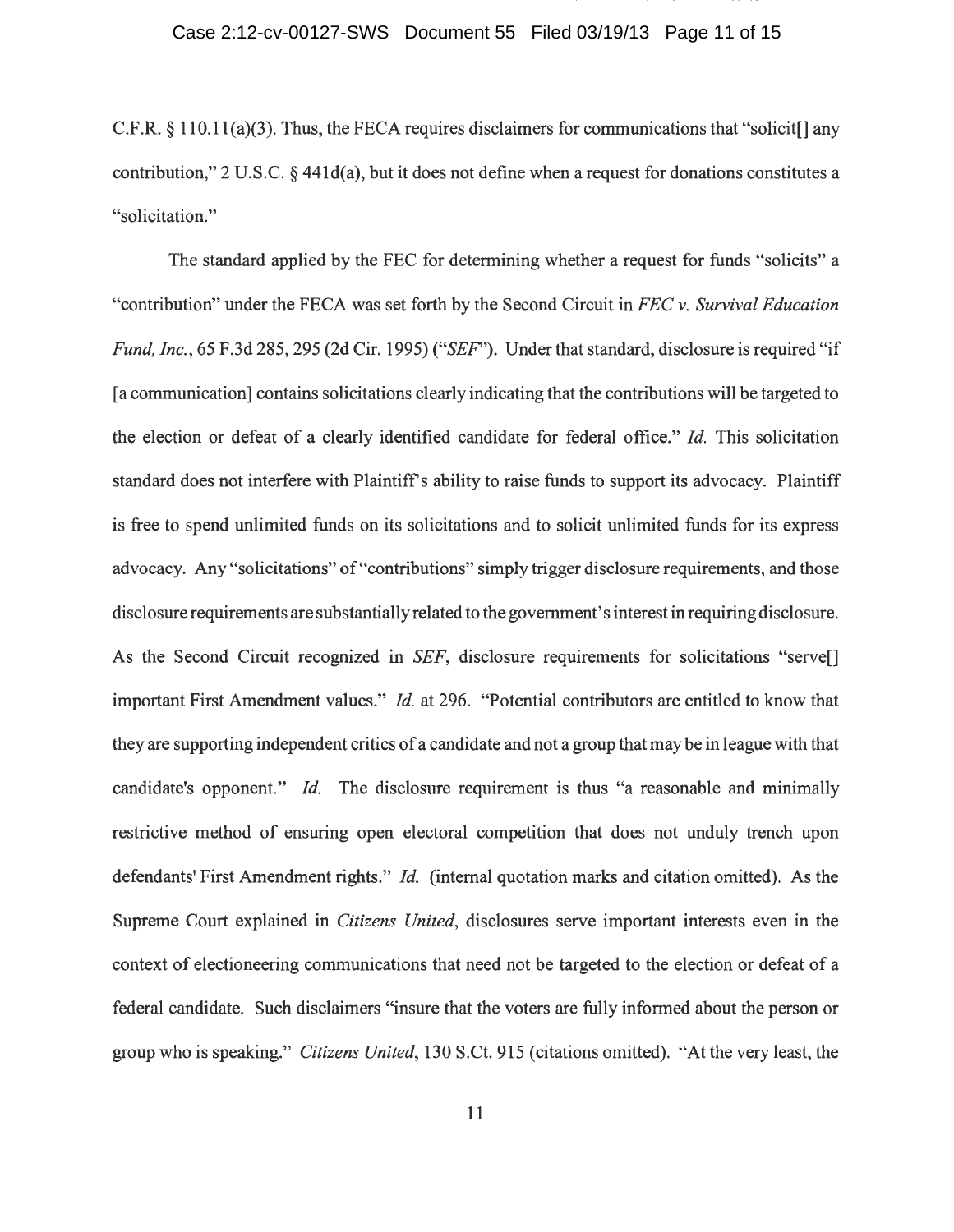## Case 2:12-cv-00127-SWS Document 55 Filed 03/19/13 Page 12 of 15

disclaimers avoid confusion by making clear that the ads are not funded by a candidate or political party." *Id.* 

Plaintiff's vagueness argument appears to be premised upon the fact that the advisory opinion issued to Plaintiff by the FEC concluded that two of Plaintiffs donation requests would not be solicitations under the Act, while the Commission could not approve a response regarding the remaining two donation requests. (Am. Compl., Ex. G.) However, as noted above, "[t]he fact that 'it may be difficult in some cases to determine whether these clear requirements have been met' does not mean that the statute is void for vagueness." *National Organization for Marriage, Inc.,* 753 F.Supp.2d at 1221 (quoting *Williams,* 553 U.S. at 306); *see also RTAA,* 681 F.3d at 554.

Plaintiff fails to establish any constitutional deficiency in the FEC's approach to determining whether a communication is a "solicitation" for "contributions." Plaintiff's claim relating to the solicitation standard is insufficient as a matter of law and must be dismissed.

## C *Political Committee Status- The "Major Purpose" Test*

Finally, Plaintiff challenges the FEC's policy of determining political committee status on a case-by-case basis. Under the FEC's approach, "the Commission first considers a group's political activities, such as spending on a particular electoral or issue-advocacy campaign, and then it evaluates an organization's 'major purpose,' as revealed by that group's public statements, fundraising appeals, government filings, and organizational documents." *RTAA,* 681 F.3d at 555 (internal citations omitted).

A "political committee" is defined by the FECA as any "committee, club, association or other group of persons" that makes more than \$1,000 in political expenditures or receives more than \$1,000 in contributions during a calendar year. 2 U.S.C.  $\S$  431(4)(A). "Expenditures" and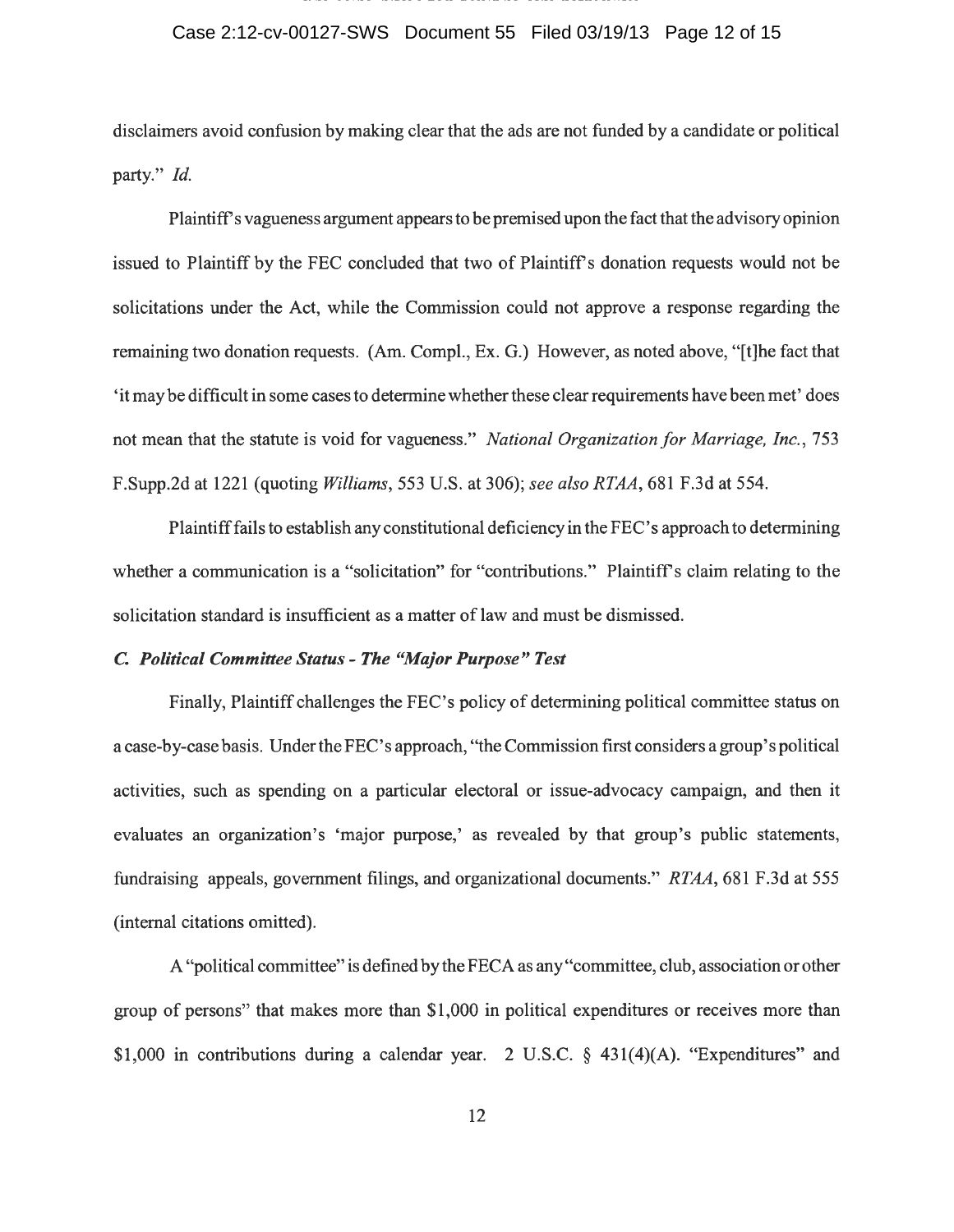#### Case 2:12-cv-00127-SWS Document 55 Filed 03/19/13 Page 13 of 15

"contributions" are defined to encompass any spending or fundraising "for the purpose of influencing any election for Federal office." 2 U.S.C. §§ 431(8)(A)(i), 431(9)(A)(i). However, in *Buckley v. Valeo,* the Supreme Court concluded that defining political committees only in terms of expenditures and contributions "could be interpreted to reach groups engaged purely in issue discussion." *Buckley,*  424 U.S. at 79. "Accordingly, the Court limited the applicability of FECA's PAC requirements to organizations controlled by a candidate or whose 'major purpose' is the nomination or election of candidates." *RTAA,* 681 F.3d at 555 (citing *Buckley,* 424 U.S. at 79). "Thus the major purpose test serves as an additional hurdle to establishing political committee status. Not only must the organization have raised or spent \$1 ,000 in contributions or expenditures, but it must additionally have the major purpose of engaging in Federal campaign activity." *See* Political Committee Status, 72 Fed. Reg. 5595, 5601 (Feb. 7, 2007).

As the Fourth Circuit has observed, "[a]lthough *Buckley* did create the major purpose test, it did not mandate a particular methodology for determining an organization's major purpose. And thus the Commission was free to administer FECA political committee regulations either through categorical rules or through individualized adjudications." *RTAA,* 681 F.3d at 556. The FEC opted for the latter approach, explaining that "[a]pplying the major purpose doctrine ... requires the flexibility of a case-by-case analysis of an organization's conduct that is incompatible with a onesize-fits-all rule." 72 Fed. Reg. at 5601. "The determination of whether the election or defeat of federal candidates for office is *the* major purpose of an organization, and not simply *a* major purpose, is inherently a comparative task, and in most instances it will require weighing the importance of some of a group's activities against others." *See RTAA,* 681 F.3d at 556 (emphasis original).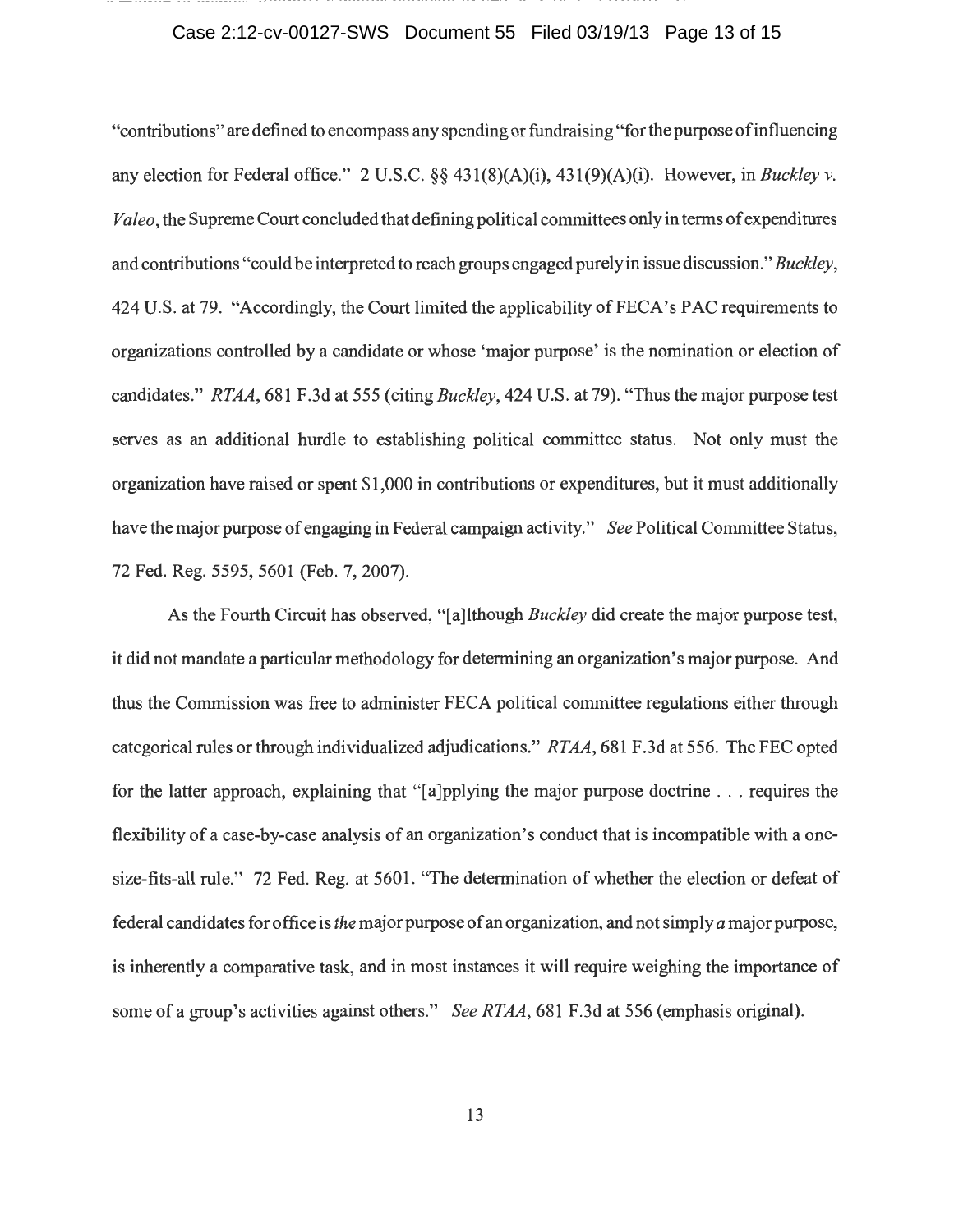Case 2:12-cv-00127-SWS Document 55 Filed 03/19/13 Page 14 of 15

"The necessity of a contextual inquiry is supported by judicial decisions applying the major purpose test, which have used the same fact-intensive analysis that the Commission has adopted." *Id.* at 556-57. This Court agrees with the assessment of the Fourth Circuit in *RTAA*:

[T]he Commission, in its policy, adopted a sensible approach to determining whether an organization qualifies for PAC status. And more importantly, the Commission's multi-factor major-purpose test is consistent with Supreme Court precedent and does not unlawfully deter protected speech.

*Id.* at 558. Plaintiff's constitutional challenge to that policy is therefore unavailing.

#### **CONCLUSION**

The FEC disclaimer requirements at issue are necessary to provide the electorate with information and to insure that the voters are fully informed about the person or group who is speaking. *Citizens United,* 130 S. Ct. at 915. Moreover, the disclosure requirements provide the transparency that "enables the electorate to make informed decisions and give proper weight to different speakers and messages." *!d.* at 917. The FEC's functional equivalent and major purpose tests are essential components to narrowly, but effectively identifying those entities, ads and solicitations that fall within the FEC's reporting, disclaimer, and disclosure requirements. These disclaimer and disclosure requirements become even more essential and necessary to enable informed choice in the political marketplace following Citizen United's change to the political campaign landscape with the removal of the limit on corporate expenditures. For all of the reasons set forth above, and as previously set forth in this Court's oral ruling denying Plaintiff's Motion for Preliminary Injunction, Plaintiff's Complaint fails to state a claim upon which relief may be granted. It is therefore **ORDERED** that Defendant Federal Election Commission's Motion to Dismiss [Doc.